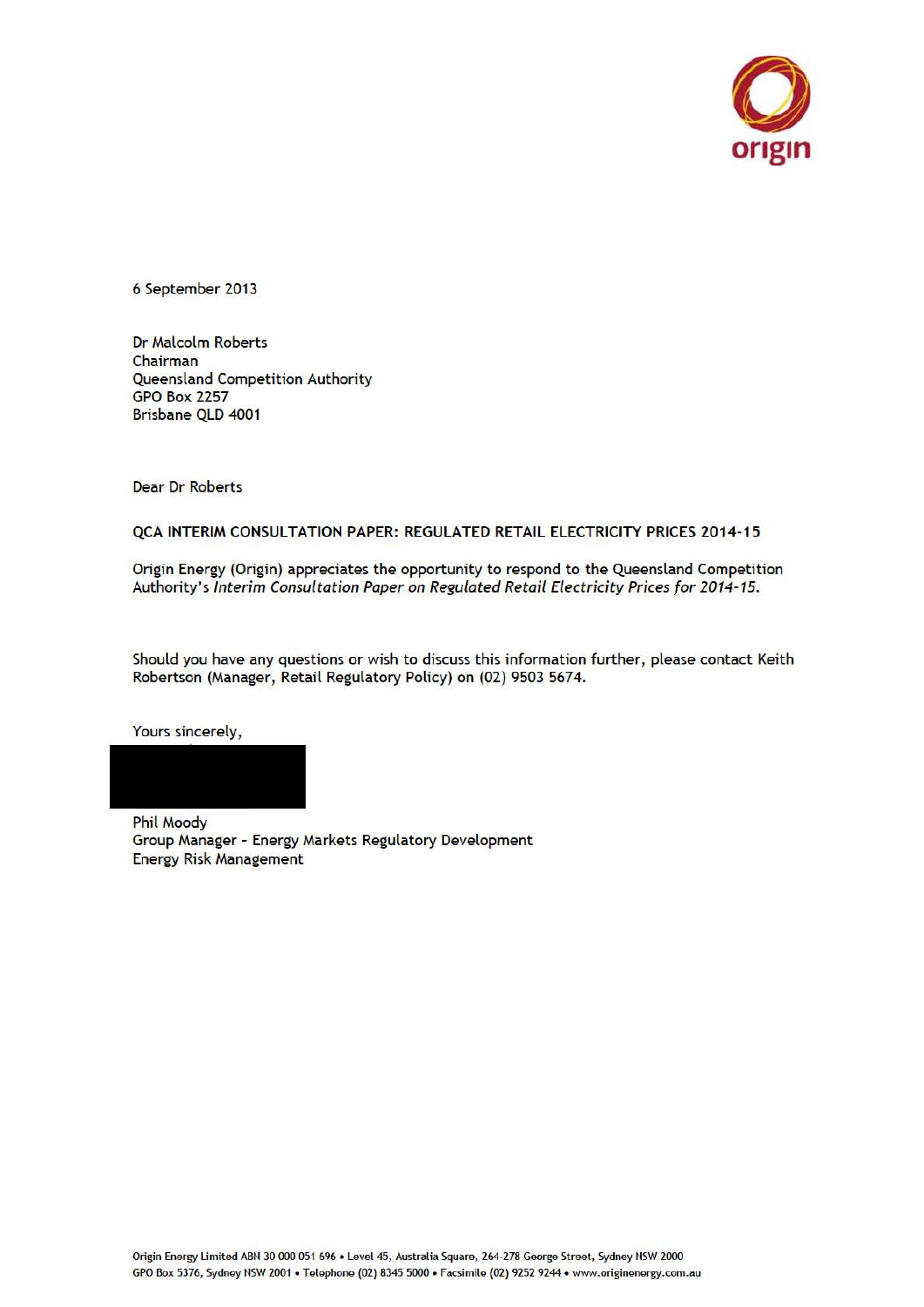

**Submission to the Queensland Competition Authority's Interim Consultation Paper: Regulated Retail Electricity Prices 2014-15**

**September 2013**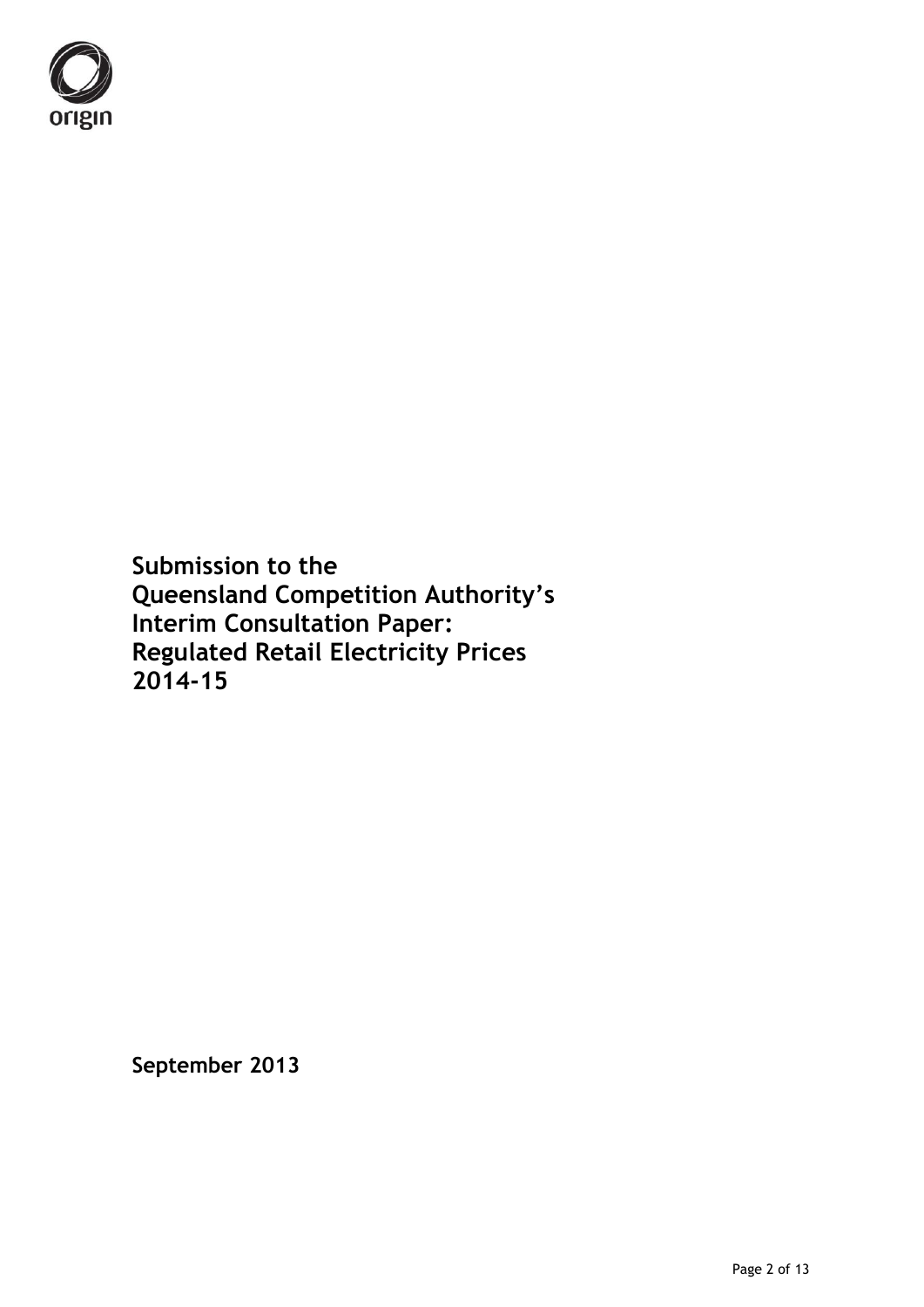# **Table of Contents**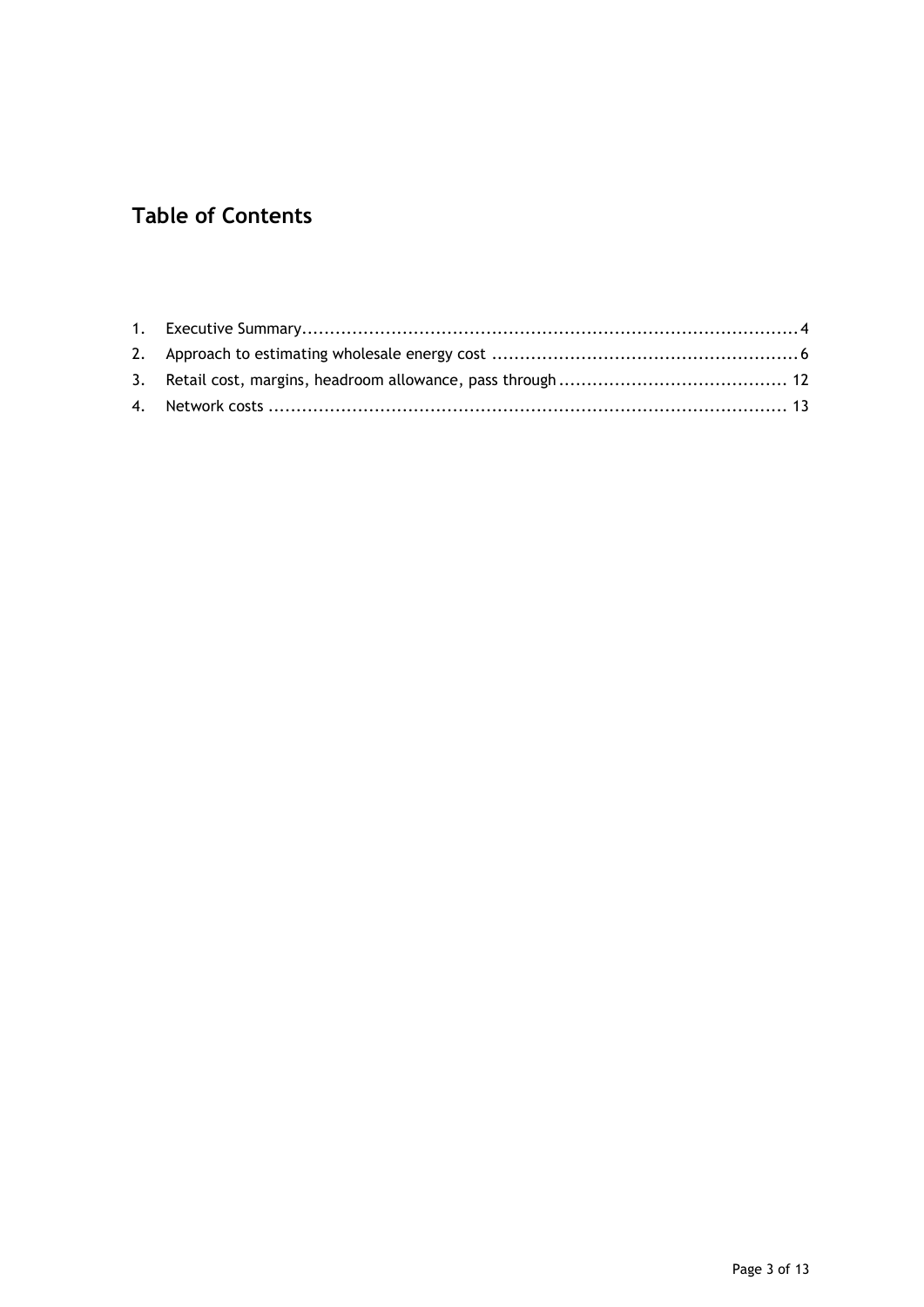## **1. Executive Summary**

Origin Energy (Origin) appreciates the opportunity to respond to the Queensland Competition Authority"s (QCA) Interim Consultation Paper: Regulated Retail Electricity Prices 2014-15.

Origin supported many of the findings of the QCA"s final decision for 2013-14. Last year"s determination represented a significant improvement upon the previous year by importantly recognising more reasonable allowances for retail operating costs, retail margin and prudential requirements.

Origin acknowledges that the QCA will seek to ensure a level of consistency in approach within the three year price determination period. However there are number of areas within the current framework which Origin believes could be improved while maintaining consistency of approach and regulatory certainty.

#### **Competition**

The terms of reference require that the QCA have regard to the effect of regulated retail prices upon competition. Hence, regulated retail tariffs should be set at a level that is sufficient to protect and promote competitive market offers.

Origin would expect that the inclusion of more cost reflective allowances for retail operating costs in QCA"s FY13-14 determination will encourage retail competition in SE Queensland.

#### **Carbon Uncertainty**

The QCA"s task in setting wholesale cost allowances under a market based approach will be particularly challenged this year by the uncertainty around carbon policy. This uncertainty has resulted in both reduced futures contract market liquidity and variability in the extent to which carbon costs are "priced in" to the futures market. This problem may well persist after the Federal election. Origin's strong recommendation is that the QCA use brokers' prices for carbon exclusive ("AFMA carbon clause") contracts as the benchmark for the market contract price. An adjustment for carbon costs can then be made to this baseline.

#### **Wholesale energy cost**

Origin accepts that the market-based approach is currently the QCA's preferred methodology and hence this submission does not reiterate our views on the need to reference long-run marginal cost. However Origin maintains that the market-based approach to setting the wholesale energy cost allowance could more accurately reflect retailers" actual costs of supply by recognising the supply contracts retailers actually enter into. The futures market provides an indication of the current market value of retailers' hedge contracts but not their actual cost. Origin believes there is a strong case for the inclusion of PPA"s; indeed the only credible argument for their exclusion is that the contract details are not in the public domain. As Origin has previously observed regulators frequently use confidential information as one of their inputs in assessing costs e.g. the QCA currently relies upon confidential data (obtained by IPART) in determining the retail operating cost allowance.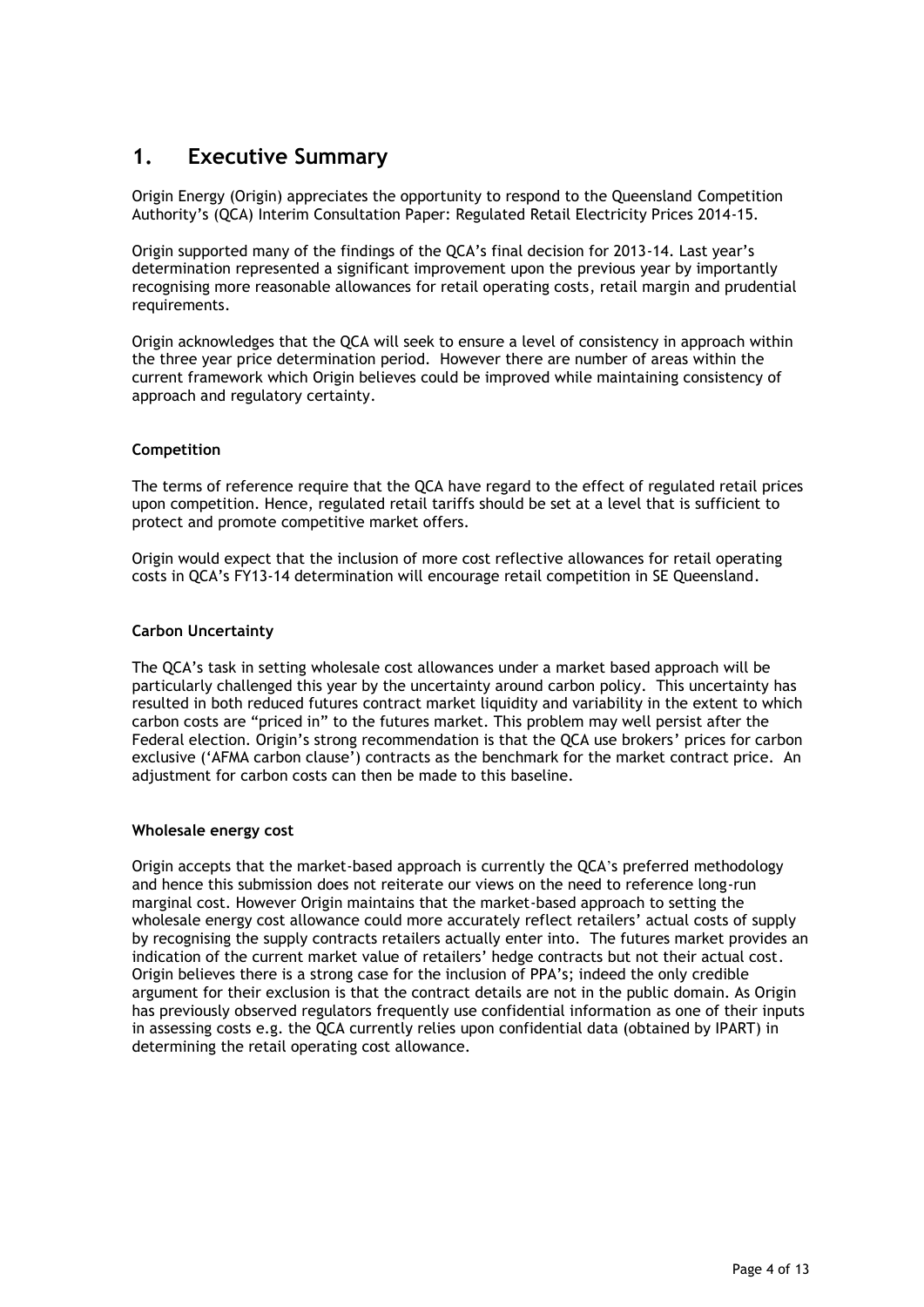#### **Modelling**

Origin believes a number of shortcomings in the modelling of the Qld system load and Energex NSLP in last year's determination led to an understatement of retailers' exposure to high pool prices. Origin"s key concerns are that for FY14-15 adjustments are made to the modelling to ensure:

- Greater variability between maximum demands across the simulations.  $\bullet$
- $\bullet$ Issues in scaling to AMEO profiles are addressed to avoid reducing a 1 in 42 peak to a 1 in 10 peak.
- Input data is drawn from a wider range than the three most recent years  $\bullet$
- Pool price modelling recognises likely future market conditions including transmission constraints and mothballing of generation capacity.

#### **Large-scale Renewable Energy Target Scheme**

Origin has previously outlined its view that the long-run marginal cost (LRMC) of renewable electricity is a more reliable basis for assessing the cost of meeting LRET obligations than the market price. Origin remains concerned that LGC trading volumes may not be sufficiently liquid to support the use of a market price. We note that IPART held similar concerns about liquidity and applied an LRMC approach to LGC cost estimates in making its final determination for 2013- 2014.

#### **Retail Operating Costs and Margin Allowance**

Origin strongly supports QCA"s benchmarking approach that applied IPART"s recent assessment of operating costs and margin. Origin notes that in forming its view on costs IPART obtained confidential data from retailers, performed a bottom up analysis and assessed these costs for reasonableness against a range of public reference points and other regulators decisions.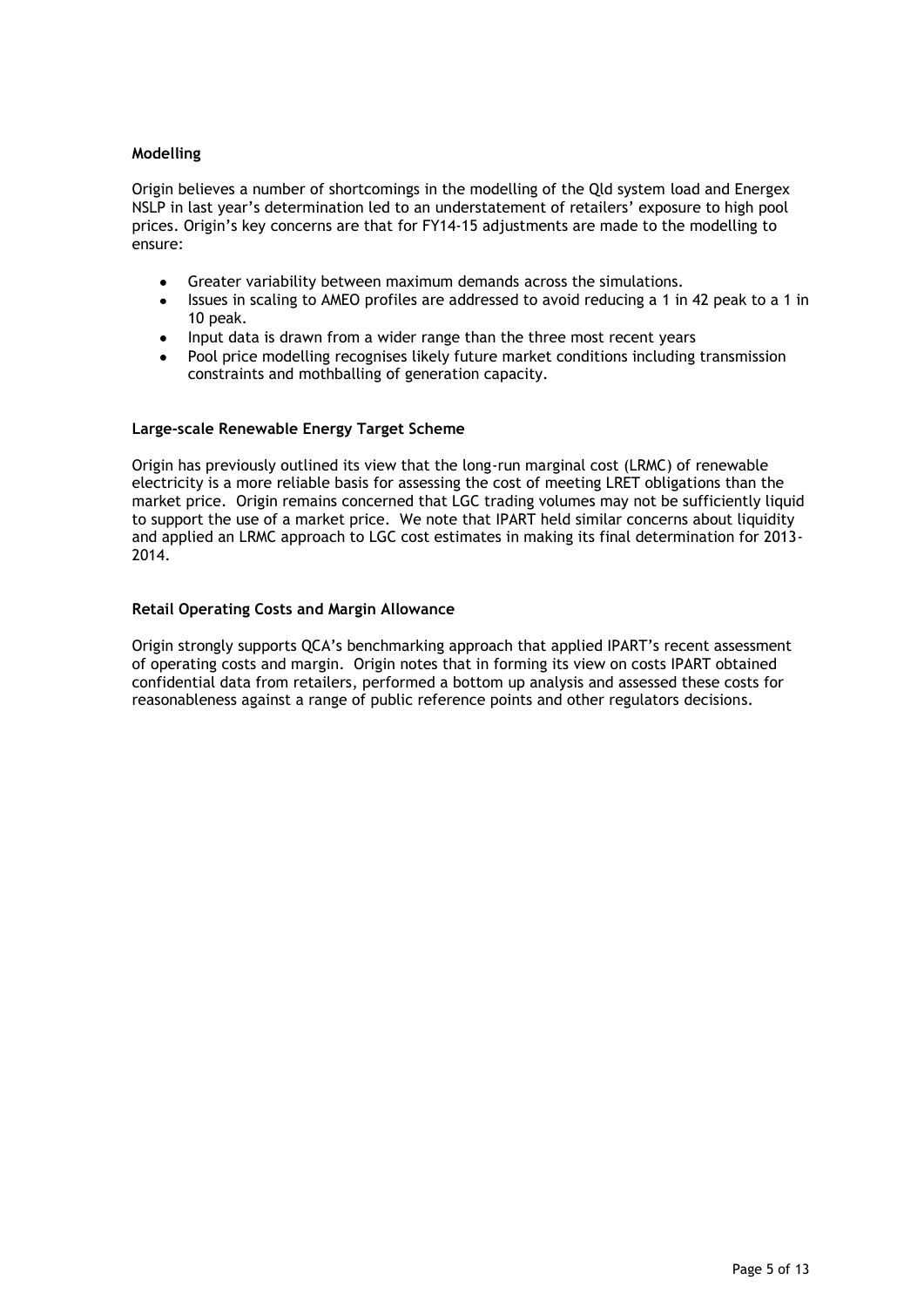# **2. Approach to estimating wholesale energy cost**

Origin has previously outlined its concerns with the QCA"s approach to estimating wholesale energy cost in response to the QCA"s reviews of retail prices in 2012/13 and 2013/14. While Origin maintains that its view that a methodology based on long run marginal cost is more appropriate than a fully market based approach we have not repeated these concerns in this submission except where the context has changed, to address the most recent findings of the QCA and its consultants, or where new evidence has become available.

## *Carbon*

As highlighted by the QCA there is considerable uncertainty about outcomes with respect to carbon policy in financial year 2015. Recent over-the counter trades for carbon exclusive contracts and futures contracts (carbon inclusive by nature) in base Qld for Cal 14 have been plotted below in Figure 1 using d-cypha and broker data. As the chart demonstrates the market has "priced in" varying amounts of carbon cost reflecting differing views on the likelihood of carbon repeal or early international linkage.



Source: D-Cypha, Brokers.

Note Quarterly prices averaged to form Cal 14.

It is critical that regulated retail prices do not preclude retailers from recovering the cost of all carbon related costs from their customers.

The current policy context poses a number of problems, as:

- The outcome on carbon policy may not become clear until after the commencement of the next Senate in July 2015, by which time the QCA will need to have set retail prices; and
- Reflecting this uncertainty, futures prices will continue to price in some carbon element, making it more challenging to identify a cost of energy that is exclusive of carbon.

Of the approaches identified by the QCA for dealing with this uncertainty, Origin supports the use of brokers" prices that are exclusive of carbon. Additional carbon costs can then be added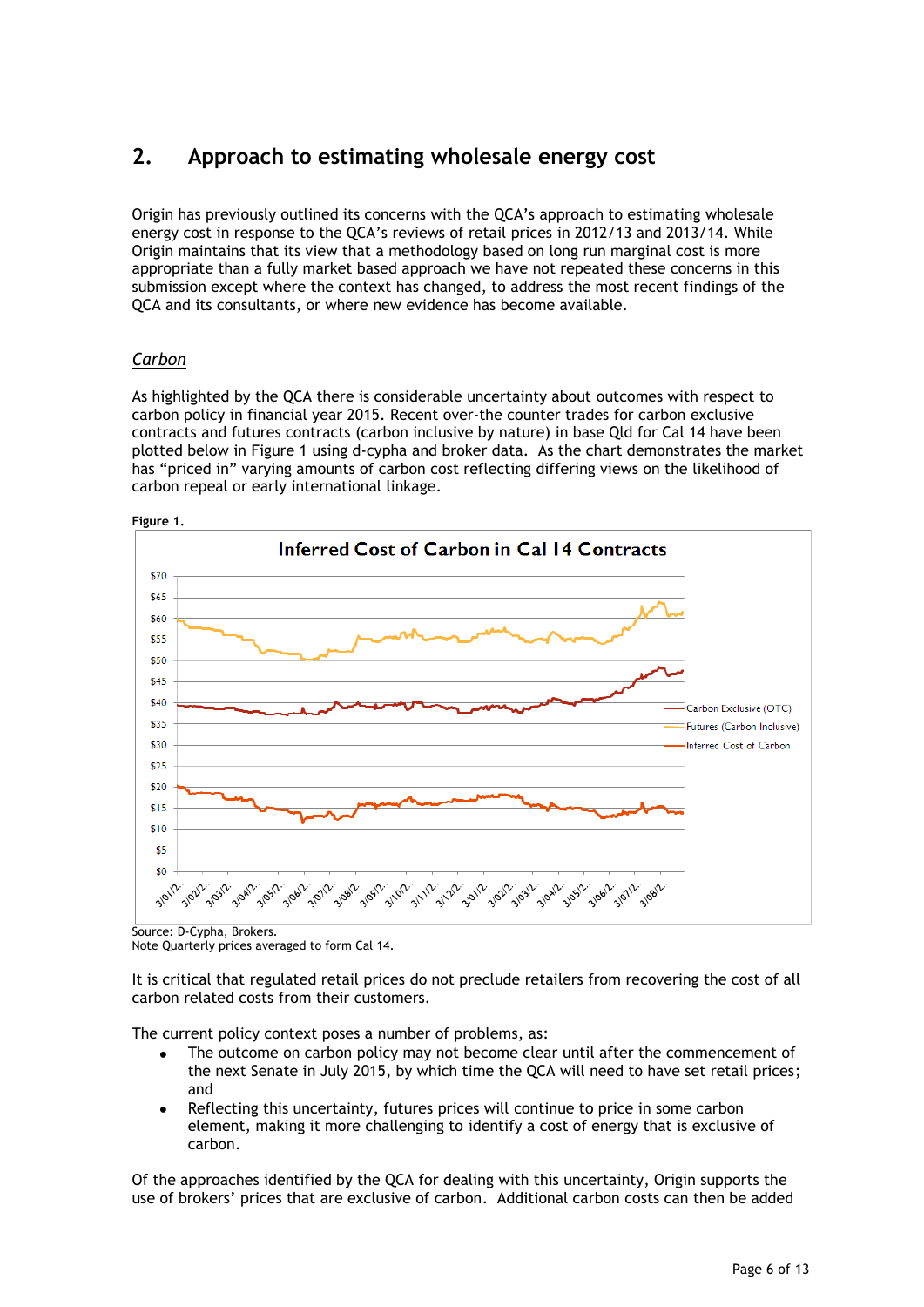to this price in response to any change to the carbon legislation (e.g. repeal or early linkage to the European carbon market).

Origin has consistently opposed the use of ACIL"s price distribution approach on the basis that the suggested mean outcome of the proposed model did not resemble the approach of a prudent retailer nor would it reflect the actual cost of supplying energy in Queensland. At a fundamental level there is no theoretical basis for taking the mean, as retailers hedge load at the best available market prices and through various instruments according to its own risk policies to ensure the viability of the business.

The Price Distribution approach is a modelled outcome – based on assumed cost inputs and generator bidding behaviour – that forecasts contract prices based on predicted spot outcomes, when in practice the two are not closely linked. Origin considers that the risk premium inherent in contracts prices and hedge portfolios are materially larger than the difference between the median and the mean of the price distribution methodology.

A prudent retailer must possess sufficient balance sheet capacity and liquidity to withstand extreme events or limit their impact through hedging. Hedging profiles are typically designed to cover a 1 in 20 year extreme event. The contract premium evident both historically and in the forward markets reflects the asymmetrical impact of extreme events and their potentially disastrous impact on a retail business. The use of one historical demand year pattern under the Price Distribution approach does not adequately reflect this volatility over multiple years. As a result the level of retailer risk implied by the Price Distribution approach would be higher than a prudent retailer would accept without a concomitant increase in overall margin. This additional risk is not currently reflected in QCA"s proposed margin.

A further drawback of the price distribution approach is that is based on "black box" modelling, meaning the reasonableness of the assumptions used to create the outcome cannot be readily assessed.

#### *Exclusion of Power Purchase Agreements*

-

If regulated retail prices are to reflect retailers' actual costs they must in Origin's view include references to power purchase agreements and direct investments in generation as these represent the majority of the cost for retailers to supply electricity to customers on notified tariffs. In its Final Determination on Prices for 2013-2014 the QCA found that "at times marketbased prices may be below the actual costs faced by retailers (including the costs of PPAs) [and] the reverse may equally be true in other years."<sup>1</sup> Origin maintains that since the QCA is required to estimate actual cost it must select indicators that are closest to actual costs ahead of indicators that are merely correlated with actual cost to some degree.

Origin notes that in ACIL"s most recent advice to the QCA provided in support of the QCA"s Final Determination on prices for 2013-2014 ACIL found that PPAs were an unreliable basis for estimating wholesale cost since:

- PPAs reflect a sunk cost and this not relevant to the market value of a PPA;
- PPAs reflect expectations about the value of the asset at the time the PPA was signed, whereas the value of the underlying asset will fluctuate depending on a wide variety of market and policy factors, and therefore PPAs do not reflect the cost of buying the energy only; and
- PPAs include benefits that are additional to benefits associated with hedging energy  $\bullet$ costs.

Origin questions whether these factors should be considered reasons for rejecting PPA costs. Firstly, all investments in energy-based derivatives are to some extent sunk cost for the investor, including both PPAs and short term market derivatives. Secondly, while the value of

 $1$  QCA, Final Determination Regulated Retail Electricity Prices 2013-14 May 2013, p.25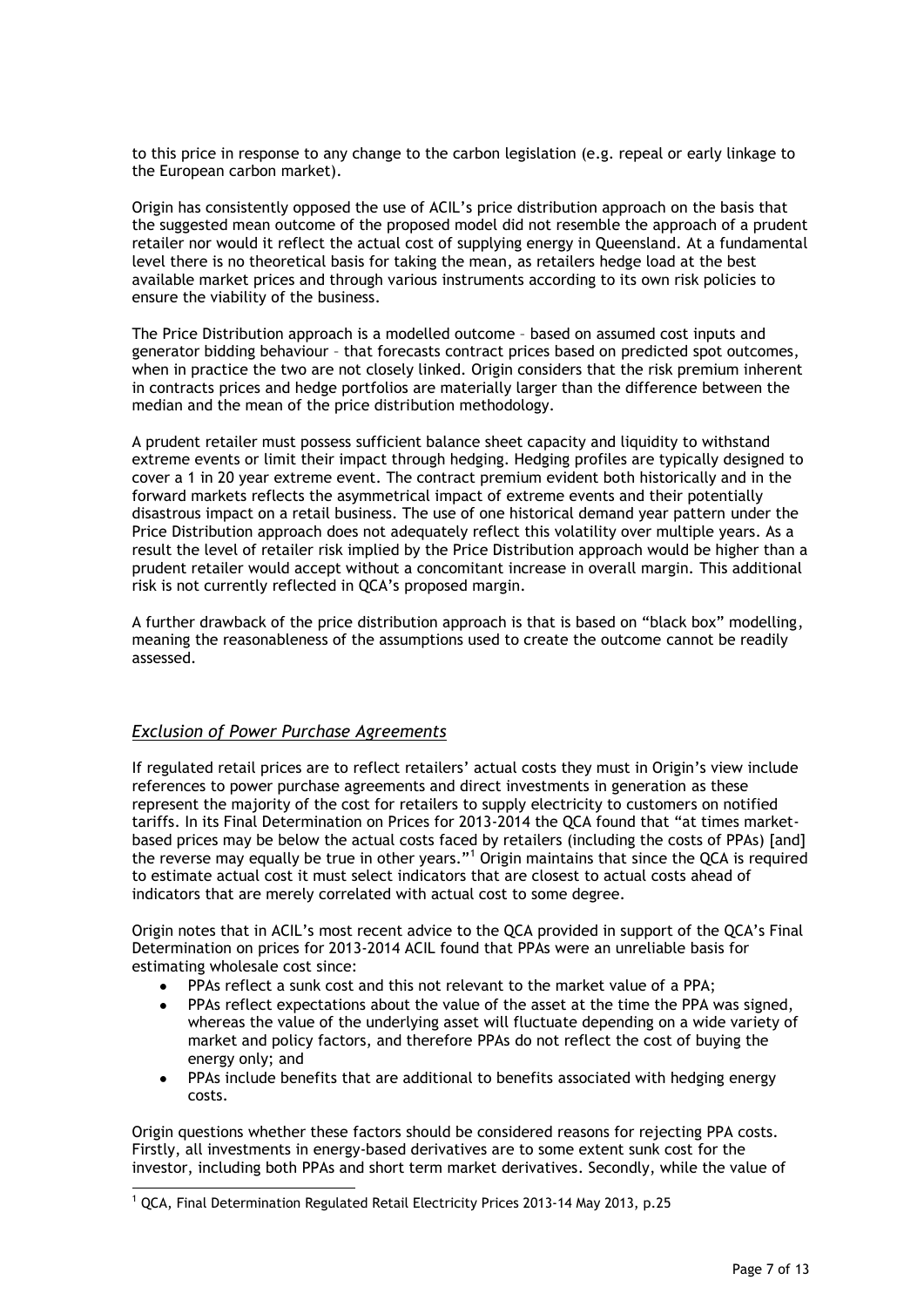generation from a plant contracted under a long term PPA may fluctuate based on market conditions, the cost of purchasing electricity from that plant under the PPA does not. The cost of purchasing under the contract is the actual cost faced by the contracted retailer. PPAs and direct investment account for a significant share of the electricity sold to small customers in the NEM, meaning the cost of these investments is the most appropriate indicator of actual cost.

Thirdly, the additional benefits identified by ACIL relating to PPAs represent in the majority of cases both benefits and risks, since changes in market conditions can increase or decrease the implicit value of the PPA. Both upside and downside risk are features of the long term nature of PPAs, arrangements which by virtue of their longer term nature have become integral to the provision of energy to large retail customer bases in the NEM and hence reflect a genuine cost for retailers supplying electricity at the current time.

Lastly, to the extent that the factors identified by ACIL lead to a divergence between the cost of PPAs and market-based hedging instruments this is further evidence that market-based costs and PPAs are not basically equivalent (as previously stated by ACIL). The extra cost and risks (both upside and downside) associated with PPAs cannot be divorced from the cost of the energy in practice and so should not be separated in QCA"s estimations. Instead, the cost of PPAs should be considered as a direct representation of the costs retailers actually face in supplying electricity.

Origin has previously provided the QCA with its PPA contract details on a confidential basis. Origin is confident that the QCA would be able to calculate the underlying cost for the energy supplied by the PPA taking account of the features of the contracts. This task is far simpler and prone to far less error than modeling pool prices.

#### *Variability and volatility of load*

Origin continues to have concerns that the demand data incorporated in to ACIL"s modelling does not adequately capture likely variability in future years, for a number of reasons such as the use of only three years of demand data, an inappropriate scaling to AEMO load data and the use of least squares matching in relation to temperature data.

#### *Use of three year demand record*

We maintain that using only three years of demand data is likely to understate variability in demand and the cost of hedging to meet this demand, as these years are insufficiently representative to be the basis for a modelling over a 42 year temperature record.

Origin notes the explanations provided by ACIL as to why it selected only three years of data as the basis for projecting demand variability across 42 years of demand data, which were that prior to 2009-2010 the record of the net system load profile (NSLP) is incomplete and that there is insufficient wind data. Firstly, Origin queries why there is not a complete record of the NSLP prior to three years ago, since AEMO collects this data to settle the market. Secondly, it is unclear why wind data is pertinent to demand profiles, since wind output is on the supply side and so is incorporated into ACIL"s pool forecast along with all other generated output.

#### *Fitting 42 years to three years*

Origin understands that to devise a load profile for each day in the 39 years of temperature data ("the historical data"), ACIL selects the day from the three years of underlying demand data when temperatures in the NEM regions were closest to the relevant day in the historical data, through a process of regression.

As highlighted by EnergyAustralia in its submission to the QCA"s consultation on prices for 2013- 2014, this regression process appears to give equal weight to temperatures across all NEM regions, that is, it seeks to find a day where the temperatures are the best match for each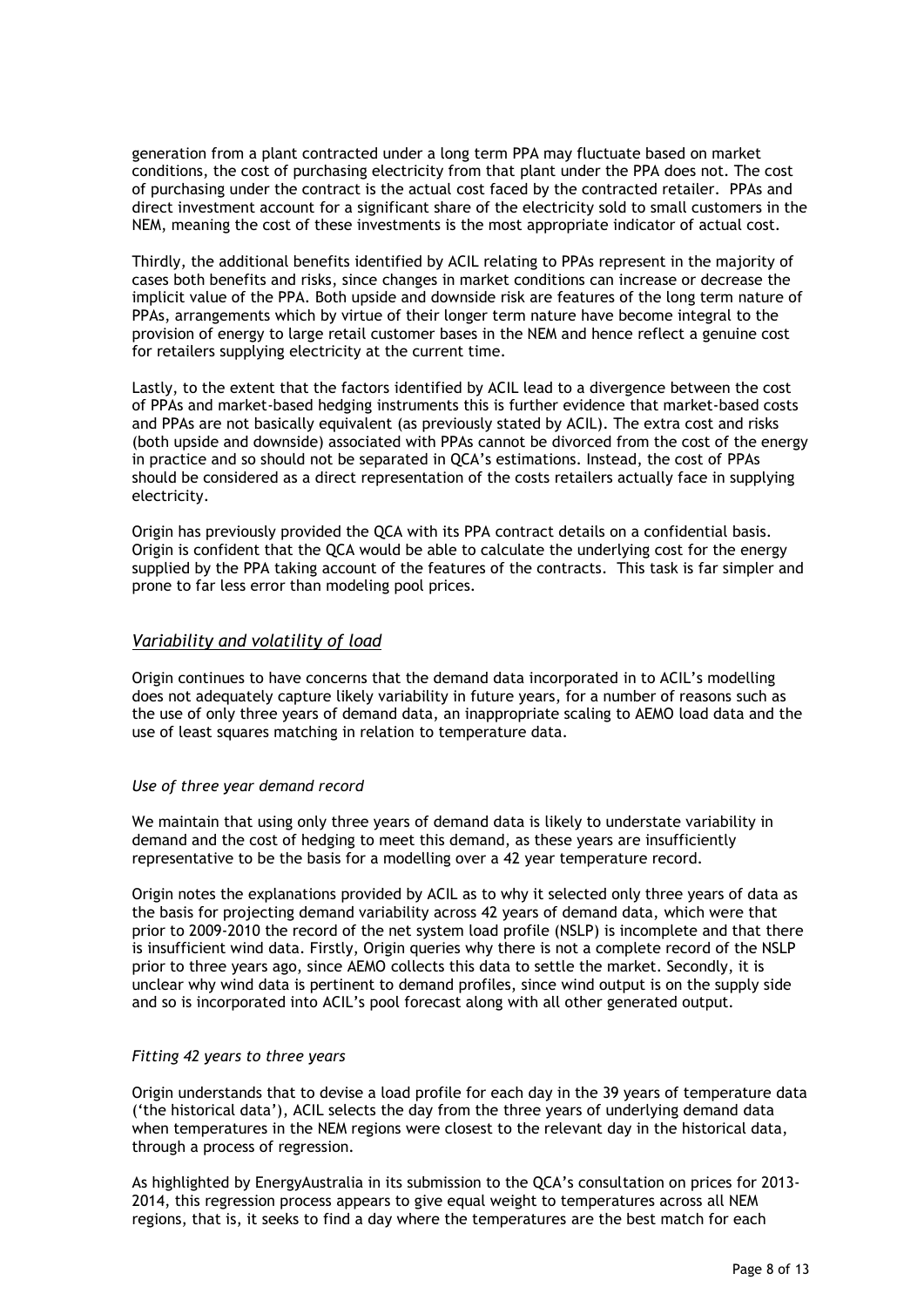region. However, weather in Adelaide and Melbourne are less relevant to demand outcomes in Queensland then weather in Sydney and Brisbane. This can be seen in Table 1a, below, which shows correlation in temperature over the period 2009-2013. Equally, while demand in Queensland is closely correlated with temperatures in Brisbane it is not well correlated with peak temperatures in the four largest NEM capitals, as shown in Table 1b.

| 1a. Correlation with Brisbane temperature |                                                                                  |                                       |                |
|-------------------------------------------|----------------------------------------------------------------------------------|---------------------------------------|----------------|
| Brisbane temp.                            | Sydney temp.                                                                     | Melbourne temp.                       | Adelaide temp. |
| 1.00                                      | 0.86                                                                             | 0.71                                  | 0.68           |
|                                           |                                                                                  |                                       |                |
|                                           | 1b. Correlation with Queensland peak state demand<br><b>Brisbane temperature</b> | Brisbane, Sydney, Melbourne, Adelaide |                |

Based on the data in Table 1, it seems logical to give temperatures in the northern states a heavier weighting than those in the southern states, since this should provide a more accurate picture of demand outcomes.

In addition to the potential over-representation of weather in the southern states, ACIL"s modelling of variability also sets the peak in 42 years of simulated demand data to be at the level of AEMO"s 10% probability of exceedence (POE). This means that a demand peak that should be a one in 42 year event is reduced to be a one in ten year event. Origin notes ACIL"s finding that this is a limitation in the modelling. ACIL question whether correcting for this under representation of variability would in any event increase overall retailer cost and therefore whether there is a need to correct for this. Origin suggests that if this approach is maintained then ACIL should demonstrate the limited impact.

## *Price outcomes*

Origin has concerns about the limited incidence of events above \$300/MWh in ACIL"s 95 POE outcome for 2013/14, which when combined with limited variability in the modelled NSLP (which is unrepresentative in our view), delivers unrealistically low energy cost outcomes. Origin notes ACIL"s finding in relation to its modelled pool prices for 2013-2014 that of the 462 simulations prices the incidence of prices above \$300/MWh was consistent with historical data from 2001 to 2012. While PowerMark may have delivered individual simulations with more than 90 hours with prices above \$300/MWh, the 95 POE outcome for 2013/2014 was only 14 half hours. This is fewer than in all but 3 years in the period 2001 to 2012. This is not consistent with a 50% POE scenario and looks more consistent with a 90% POE scenario. Given that was the outcome for 2013/2014 it could be expected that there would be a higher incidence of half hours above \$300/MWh in the modelling for 2014/15, to be consistent with the distribution of these hours across the last decade. Origin reiterates that a more realistic incidence of events above \$300/MWh will only lead to more cost-reflective energy cost outcomes if the shortcomings in the modelled NSLP are also addressed.

#### *Impact of constraints on prices*

Origin notes ACIL"s findings with respect to transmission constraints, that this will be alleviated when Powerlink completes the Calvale to Stanwell 275kV line augmentation. However, we draw ACIL"s attention to other factors that may need to be considered in addition, namely reduced generation from Darling Downs power station, the summer shutdown of the Tarong and Collinsville power stations and constraints on the QNI. We are unclear as to the extent to which these were accommodated in ACILs modelling for FY13-14. It is particularly difficult to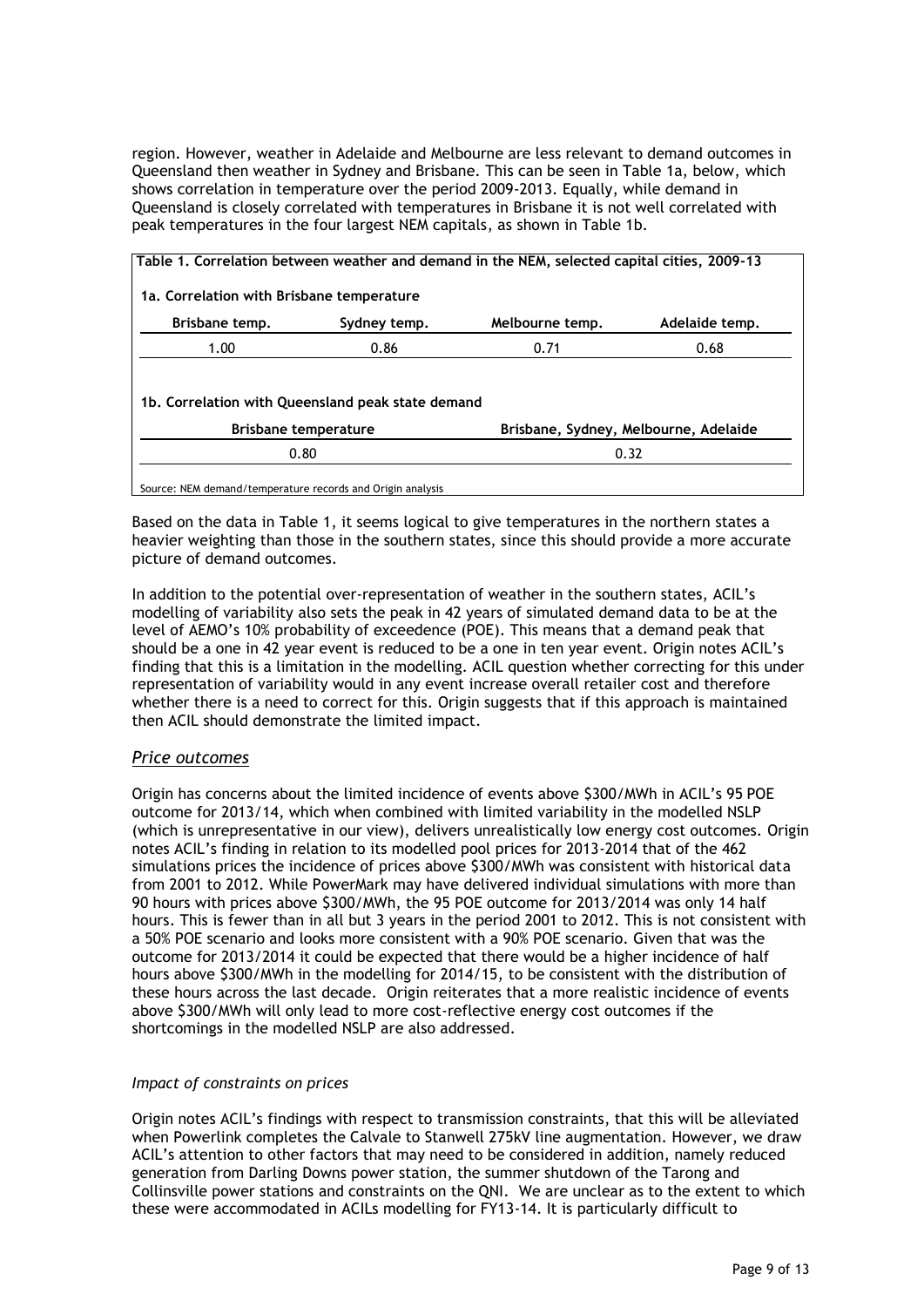determine the plant availability and derating assumptions applied e.g. the information provided in ACIL"s planned outages summary (Appendix C2 of ACIL"s report on Estimated energy costs for 2013-14 retail tariffs) only notes that Tarong had a planned outage for 1 month in every four years rather than that it was mothballed for much of the year. To improve transparency we suggest that to the extent that the modeling inputs do not reflect AEMO"s medium term PASA at the time then deviations are explained in the consultant"s report. In Figure 2 Origin graphs availability in Queensland in the period 2010 to 2013, which shows that from mid 2012 onwards average availability has been up to 700 megawatts below the average prior to that point.





## *Green schemes*

1

#### *Small scale renewable energy scheme*

Origin supports the approach to estimating SRES costs at the clearing house price of \$40 per certificate. The market cost of these SRES certificates were approaching \$40 in August 2013.

#### *Large scale renewable energy target*

Origin has previously outlined its view that the long-run marginal cost (LRMC) of renewable electricity is a more reliable basis for assessing the cost of the LRET than the Large Scale Certificate (LGC) costs. This is the case in large part due to a lack of liquidity in the market for LGCs. We note that IPART formed the same view in making its final determination for 2013-  $2014<sup>2</sup>$  Origin remains concerned that LGC trading volumes remain insufficiently liquid to support the use of a market price. There is currently a significant discrepancy between the LRMC of generating a LGC (estimated by IPART at \$50.75/MWh<sup>3</sup>) and the market cost of an LGC (currently approaching \$40/MWh). Figure 3 represents Origin analysis showing the number of LGCs traded in the period 2010 to 2013, excluding trades where a bank was a counterparty. This shows the falling liquidity in the market as the overall target has increased.

<sup>2</sup> IPART, IPART"s Final Determination, *Review of Regulated Electricity Prices 2013-2016 – Final Report*, June 2013, p.77

<sup>3</sup> Based on IPART"s Final Determination, IPART, op cit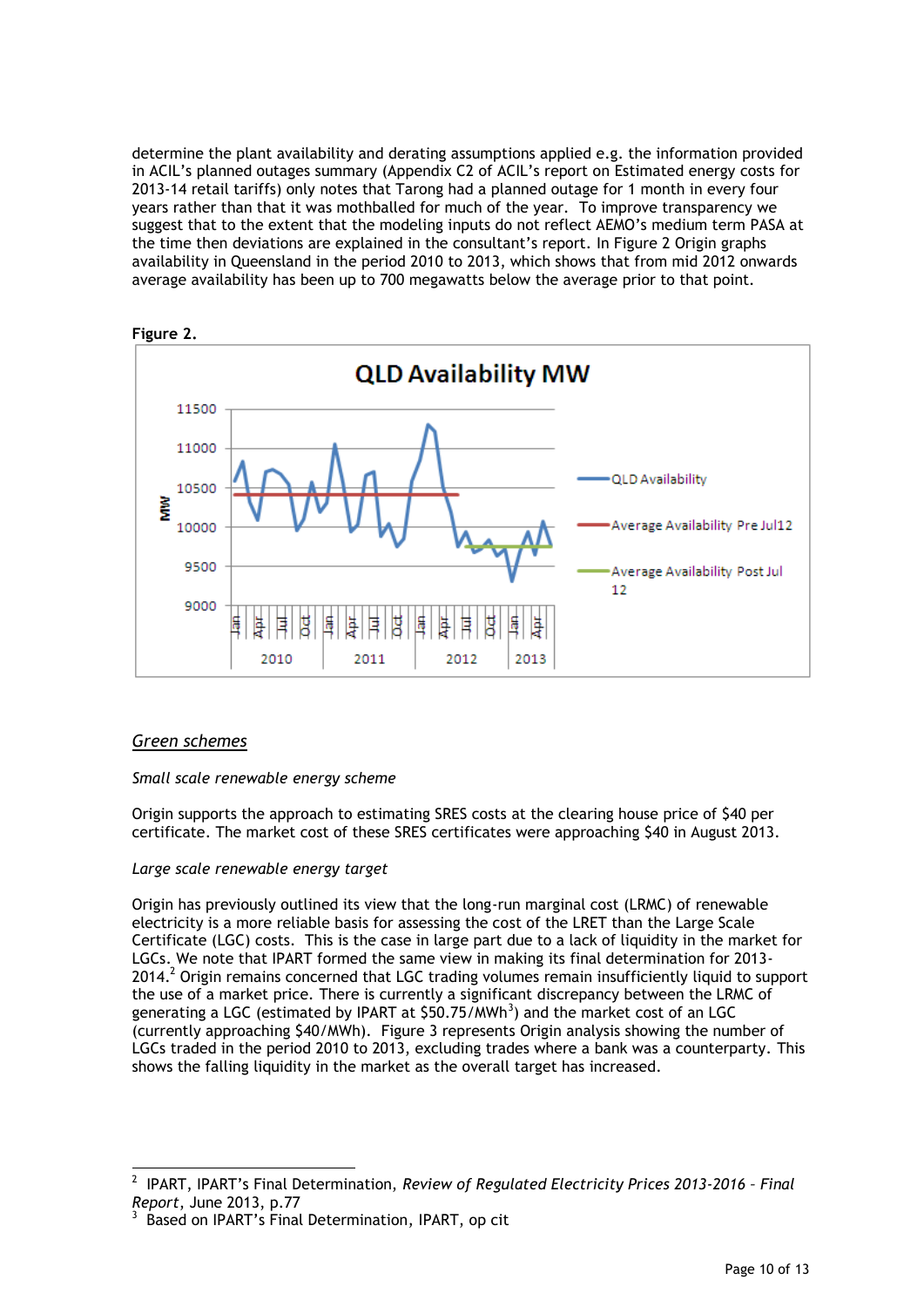

### *Prudential capital allowance, energy losses, NEM Fees*

Origin continues to support the QCA"s approach to the prudential capital allowance and to energy losses.

Origin has previously noted that ACIL"s estimates of NEM fees appear to exclude FRC fees and National Transmission Planner fees. These are fees that should be included in the QCA"s assessment of NEM fees.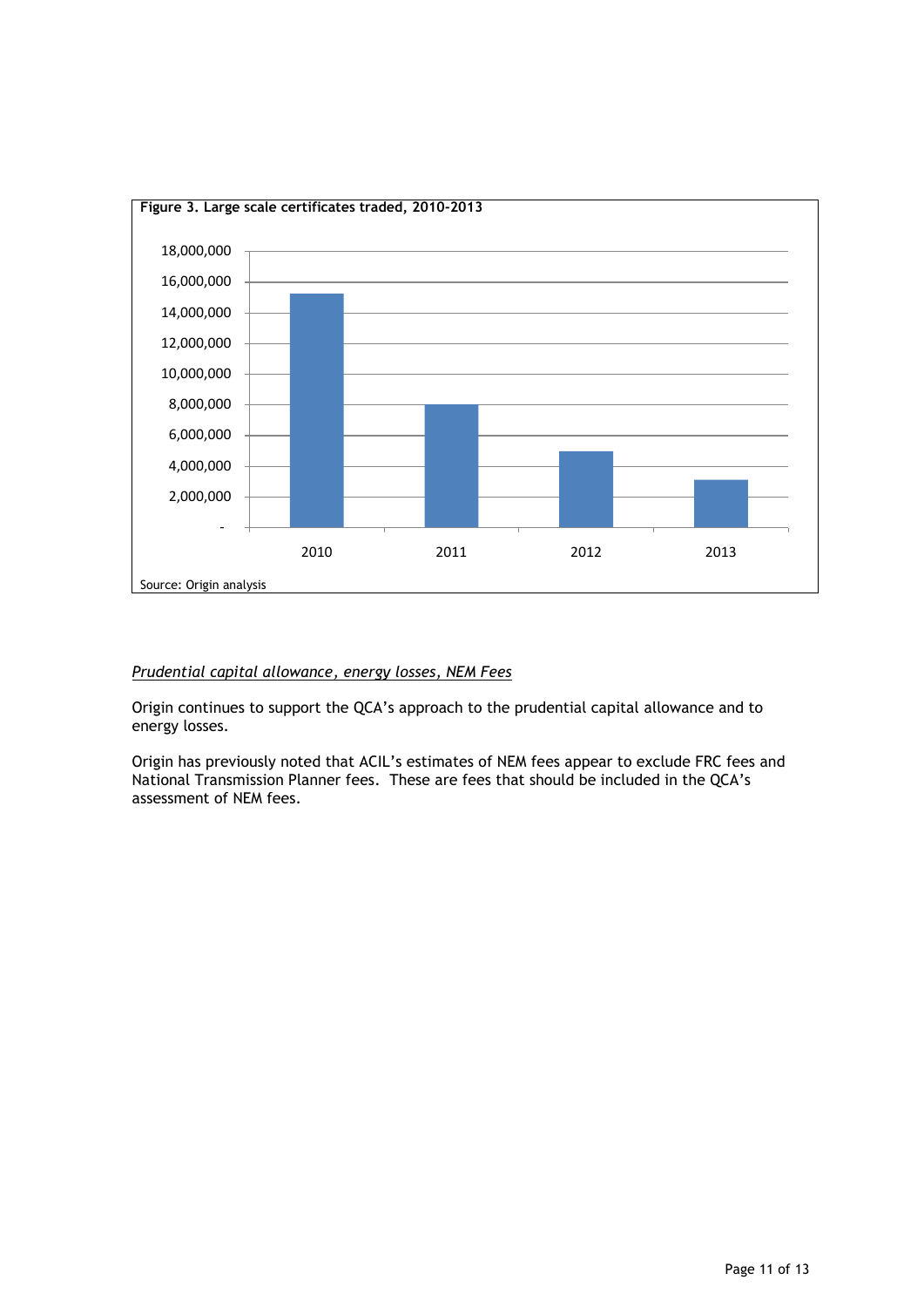# **3. Retail cost, margins, headroom allowance, pass through**

Origin continues to support the approach adopted by the QCA with respect to retail cost and margin.

#### *Retail cost*

Origin supports the QCA retaining IPART"s benchmark of retail cost with a CPI increase, since it is likely to be as reliable as any alternative and was established in the first year of the QCA"s three year methodology. We note that while this estimate is in line with IPART's assessment of Standard Retailers costs, several second tier retailers' reported operating costs per customer higher than this level.

#### *Retail margin*

Origin supports the QCA retaining IPART"s approach to retail margin, which is based on a robust process adopted by IPART that Origin broadly supported. Origin concurs with that a retail margin which is not sufficient to compensate investors for their capital investment and exposure to systematic risks will lead to under-investment by existing retailers, deter entry into the market by new retailers and stall the development of effective competition. Origin believes a margin of 5.7 percent is currently sufficient to meet these goals. Origin also supports the retail margin being calculated on total costs including network.

#### *Headroom allowance - Competition*

Origin supports the QCA maintaining an explicit allowance for headroom in prices in 2014-2015 at a level no lower than in the current determination. Origin believes that all the conditions for effective competition in Queensland are favourable, with the exception of the requirement to set a regulated price. In light of this, it is imperative that the QCA set tariffs at a level that will support competition, following the announcement of the Queensland Government that it intends to deregulate prices in 2015.

Under the less cost-reflective 2012-13 determination, competition in Queensland fell to its lowest levels in several years. The level reported by AEMO would be lower if restricted to in-situ churn. Since then, the churn level has rebounded somewhat, reaching 13 percent in July 2013 (Figure 4).

**Figure 4. Historical annualised transfer rate**

 $12%$  $10\%$ 

Source: AEMO